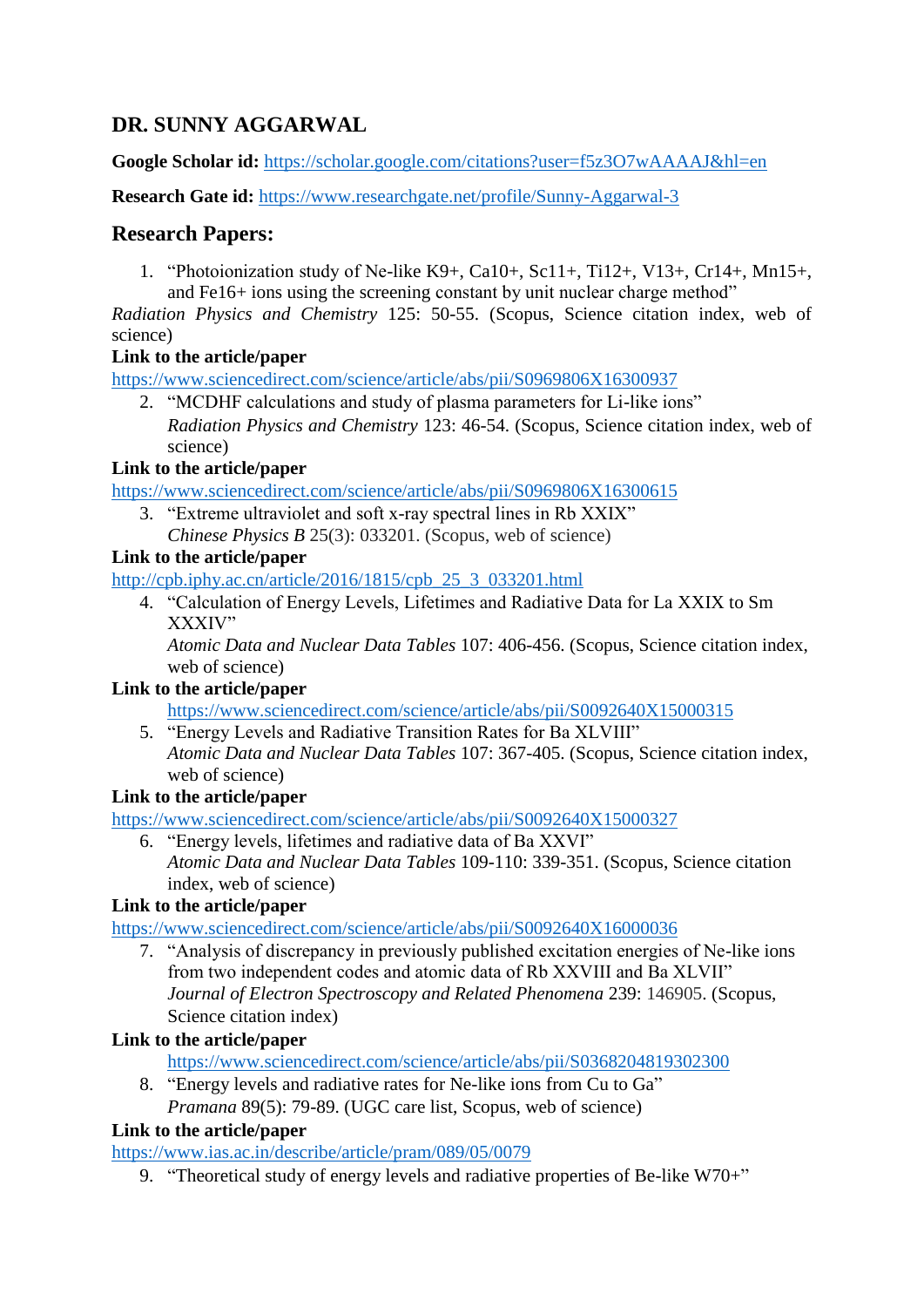*Journal of Electron Spectroscopy and Related Phenomena* 229:124-131. (Scopus, Science citation index)

# **Link to the article/paper**

<https://www.sciencedirect.com/science/article/abs/pii/S0368204818301786>

10. "Multi-configuration Dirac–Hartree–Fock (MCDHF) calculations for Ni XXV" *Radiation Physics and Chemistry* 144:426-433. (Scopus, Science citation index, web of science)

# **Link to the article/paper**

<https://www.sciencedirect.com/science/article/abs/pii/S0969806X17309830>

11. "spectroscopic study of  $_{EUV}$  and SXR transitions of Cs XXV" *Canadian Journal of Physics* 96(88): 871-877. (Scopus, Science citation index)

# **Link to the article/paper**

<https://cdnsciencepub.com/doi/full/10.1139/cjp-2017-0359>

12. "Atomic data for Ne-like ions useful in plasma diagnostic"

### **Link to the article/paper**

<https://cdnsciencepub.com/doi/full/10.1139/cjp-2017-0031>

13. "L-shell spectroscopy of neon and fluorine like copper ions from laser produced plasma"

*Physics of Plasmas* 26(2):1-13.( Scopus)

### **Link to the article/paper**

<https://aip.scitation.org/doi/full/10.1063/1.5051758>

14. "Energy Levels and Radiative Properties of Cu-like Tungsten" *Journal of Atomic, Molecular, Condensed Matter and Nano Physics* 7(2): 115-131. (UGC care list)

# **Link to the article/paper**

<https://www.rgnpublications.com/journals/index.php/jamcnp/article/view/1455>

- 15. "Extended Atomic Structure Calculations for W11+ and W13+"
	- *Atoms* 8(4): 92. (Scopus, Web of science)

# **Link to the article/paper**

<https://www.mdpi.com/2218-2004/8/4/92>

16. "Determination of atomic properties in the oxygen isoelectronic sequence" *Results in Physics* 22. (Scopus, SCI index)

# **Link to the article/paper**

<https://www.sciencedirect.com/science/article/pii/S2211379721001005>

17. "Energy Levels and Oscillator Strengths of Ca V" *Journal of Atomic, Molecular, Condensed Matter and Nano Physics* 8(1): 45-61. (Crossref)

# **Link to the article/paper**

<https://www.rgnpublications.com/journals/index.php/jamcnp/article/view/1482>

18. "Energy levels, transition data and collisional excitation cross-section of Sn3+ and  $Sn4+ ions''$ 

*Journal of Electron Spectroscopy and Related Phenomena* 244. (Scopus, Science citation index)

# **Link to the article/paper**

<https://www.sciencedirect.com/science/article/abs/pii/S0368204820300505>

19. "Atomic Structure Calculations and Study of Line Intensity Ratio for Kr XXIV"

*Canadian Journal of Physics* 96(1): 36-54. (Scopus, Science citation index)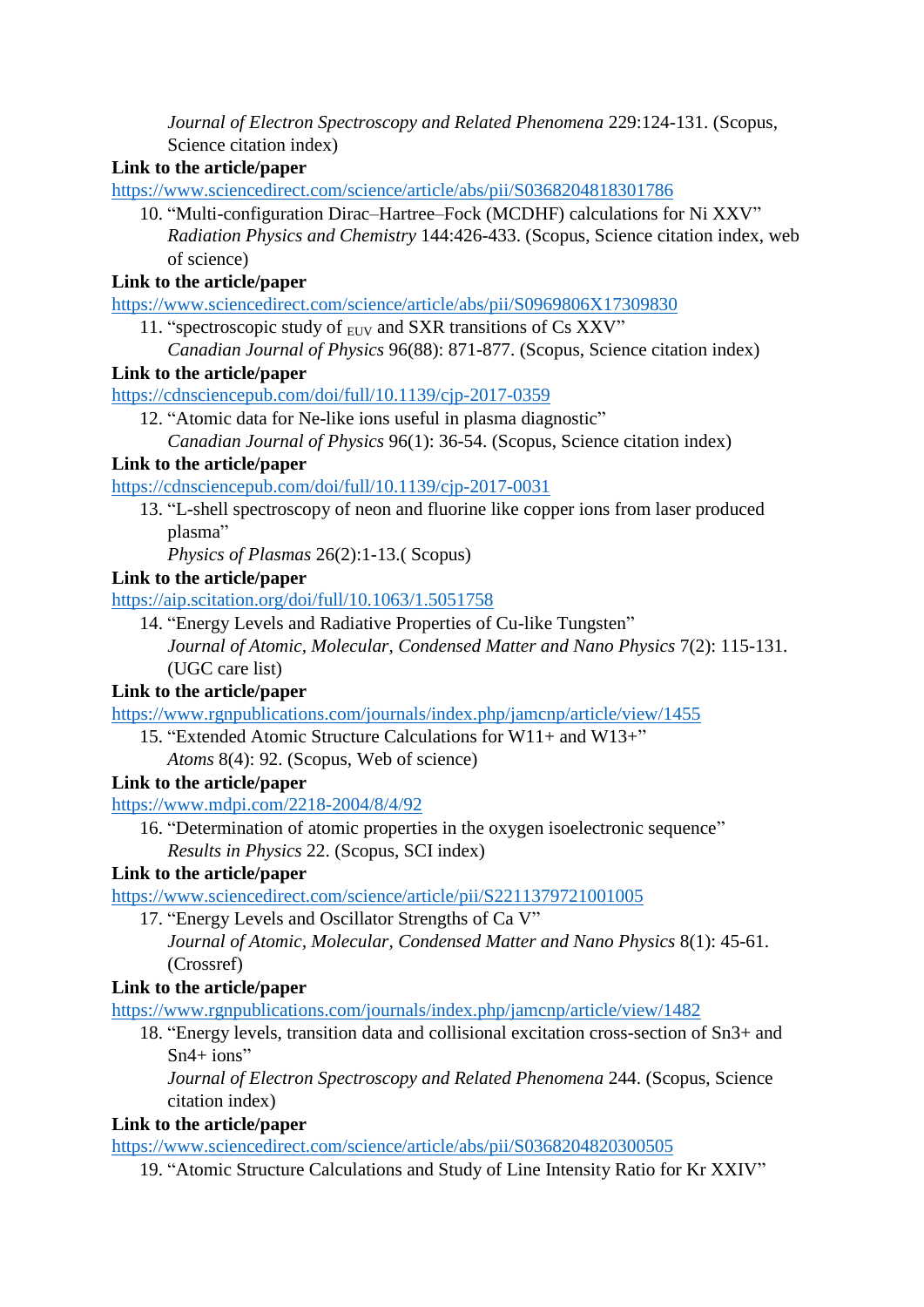*Canadian Journal of Physics* 94(8): 712-723. (Scopus, Science citation index)

# **Link to the article/paper**

<https://cdnsciencepub.com/doi/abs/10.1139/cjp-2016-0167>

20. "Multiconfiguration al Dirac–Fock atomic structure calculations for C llike tungsten" *Canadian Journal of Physics* 92(3): 177-183.

# **Link to the article/paper**

[https://cdnsciencepub.com/doi/10.1139/cjp-2013-](https://cdnsciencepub.com/doi/10.1139/cjp-2013-0348?__hstc=74603853.73bd3bee6fa385653ecd7c9674ba06f0.1601078400142.1601078400143.1601078400144.1&__hssc=74603853.1.1601078400145&__hsfp=381497236)

0348? hstc=74603853.73bd3bee6fa385653ecd7c9674ba06f0.1601078400142.1601078400 [143.1601078400144.1&\\_\\_hssc=74603853.1.1601078400145&\\_\\_hsfp=381497236](https://cdnsciencepub.com/doi/10.1139/cjp-2013-0348?__hstc=74603853.73bd3bee6fa385653ecd7c9674ba06f0.1601078400142.1601078400143.1601078400144.1&__hssc=74603853.1.1601078400145&__hsfp=381497236)

21. "Relativistic atomic data for W XLVII" *Chinese Physics* B 24(5) 1-8.

# **Link to the article/paper**

[file:///C:/Users/AJIT%20BANSAL/Downloads/Relativistic%20atomic%20data%20for%20W](file:///C:/Users/AJIT%20BANSAL/Downloads/Relativistic%20atomic%20data%20for%20W%20XLVII.pdf) [%20XLVII.pdf](file:///C:/Users/AJIT%20BANSAL/Downloads/Relativistic%20atomic%20data%20for%20W%20XLVII.pdf)

22. "Multiconfiguration al Dirac–Fock energy levels and radiative rates for Ni XXI" *Canadian Journal of Physics* 92(11): 1285-1296. (Scopus, Science citation index)

# **Link to the article/paper**

<https://cdnsciencepub.com/doi/abs/10.1139/cjp-2013-0454>

- 23. "Reply to Comment on "Multiconfiguratio nal Dirac–Fock energy levels and radiative rates for Br-like tungsten"
	- *Canadian Journal of Physics* 92(6): 551-552. (Scopus, Science citation index)

# **Link to the article/paper**

- <https://cdnsciencepub.com/doi/10.1139/cjp-2014-0086>
- 24. "Collisional Excitations of Fluorine Like Tungsten using relativistic data Atomic R-Matrix Method".

*Journal of Atomic, Molecular, Condensate and Nano Physics s* 2 (1): 1-14.

# **Link to the article/paper**

https://www.rgnpublications.com/journals[/index.php/jamcnp/article/view/269](https://www.rgnpublications.com/journals/index.php/jamcnp/article/view/269)

25. "Energy Levels and Radiative Transition Rates for Ba XLVIII". *Atomic Data and Nuclear Data Table* 107:367-405.

# **Link to the article/paper**

<file:///C:/Users/AJIT%20BANSAL/Downloads/j.adt.2015.07.002.pdf>

26. "R-Matrix Calculations of Photoionization Cross Section of Ne-like Tungsten".

*Canadian Journal of Physics* 93 (11): 1221-1226. (Scopus, Science citation index)

# **Link to the article/paper**

<https://cdnsciencepub.com/doi/10.1139/cjp-2015-0093>

27. "Extreme Ultraviolet and X-ray Transition Wavelengths in Rb XXIV" *Chinese Phys. B* 24(10): 103202

# **Link to the article/paper**

<http://cpb.iphy.ac.cn/EN/abstract/abstract117905.shtml>

28. "Atomic Structure Calculations for F-Like Tungsten". *Chinese Physics B* 23(9): 093203.

# **Link to the article/paper**

<https://ui.adsabs.harvard.edu/abs/2014ChPhB..23i3203S/abstract>

- 29. "Breit–Pauli Atomic Structure Calculations for Fe XI".
	- *Atomic Data and Data Tables* 99 (6):704-732.

# **Link to the article/paper**